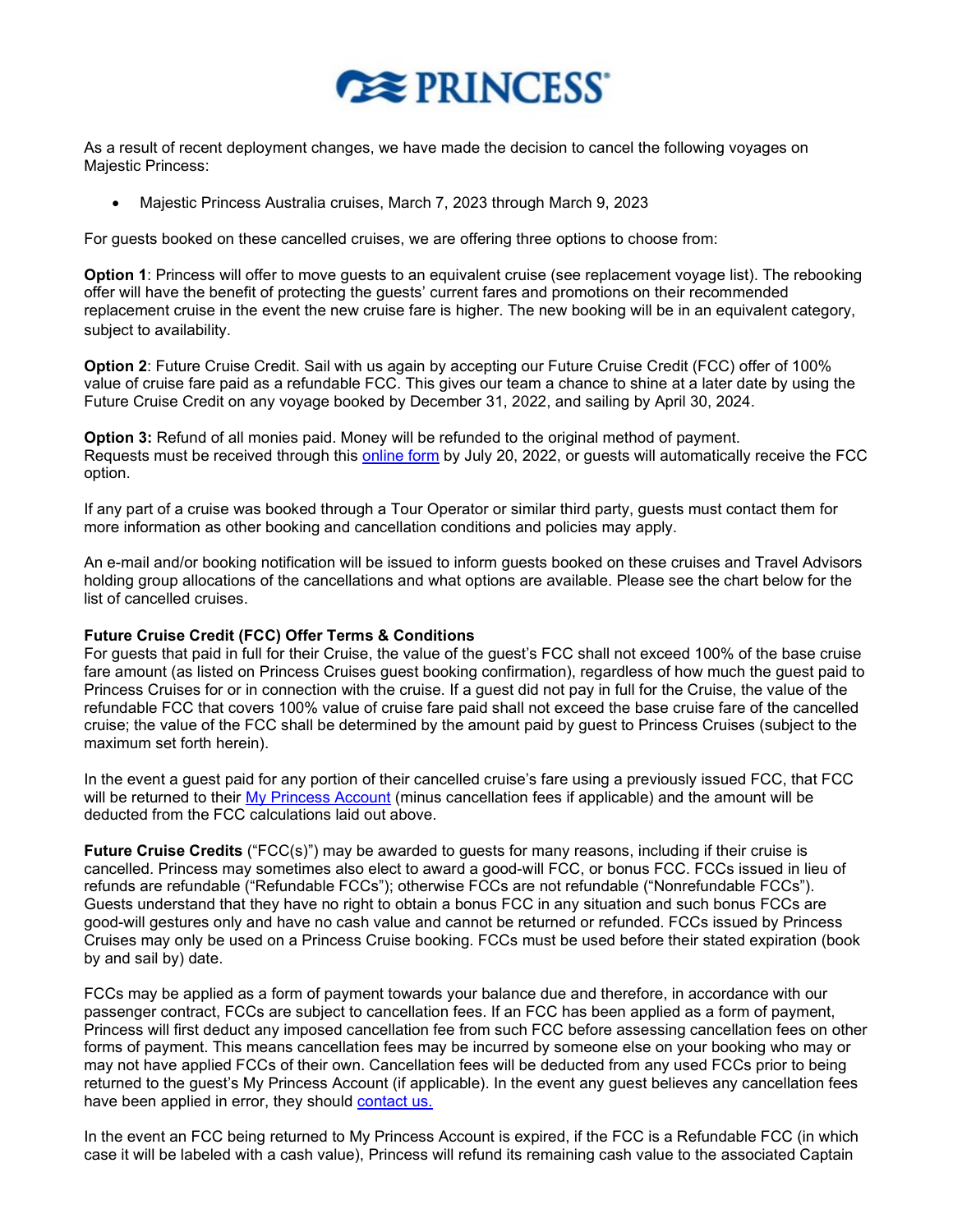Circle Number (CCN). Nonrefundable FCCs (which are not labeled with a cash value) will expire with no refund. Cancellation of a Refundable FCC (cash value) will automatically cancel any bonus FCCs related to the original. In the event a Bonus FCC is used, portions of the related cash value FCC may become non-refundable also.

FCCs are non-transferrable but may be used to pay for others on the same booking. FCCs cannot be used for onboard expenses (including but not limited to shore excursions, crew incentives or other optional programs or services). While they can be used to pay for Flexible air add-ons, FCCs cannot be used within our EZair (not available in UK) or Plane Sailing (UK only) payment tools and therefore cannot cover the cost of restricted air even if booked in advance.

Guests may request a refund of the cash value (the refund amount forfeited by the guest in exchange for the Refundable FCC) of any unused Refundable FCC at any time. To make a refund request please e-mail our [contact center.](https://book.princess.com/captaincircle/customerCare.page) In no situation shall a guest be entitled to a refund greater than the refund amount retained by Princess Cruises. If a guest selects an FCC and then requests a refund as set forth herein, the guest will not be entitled to any other compensation/credit.

Guests selecting the refund option shall not be entitled to any additional refund at any time.

Offer and its terms are subject to change at any time.

Please see the following page for list of replacement cruises.